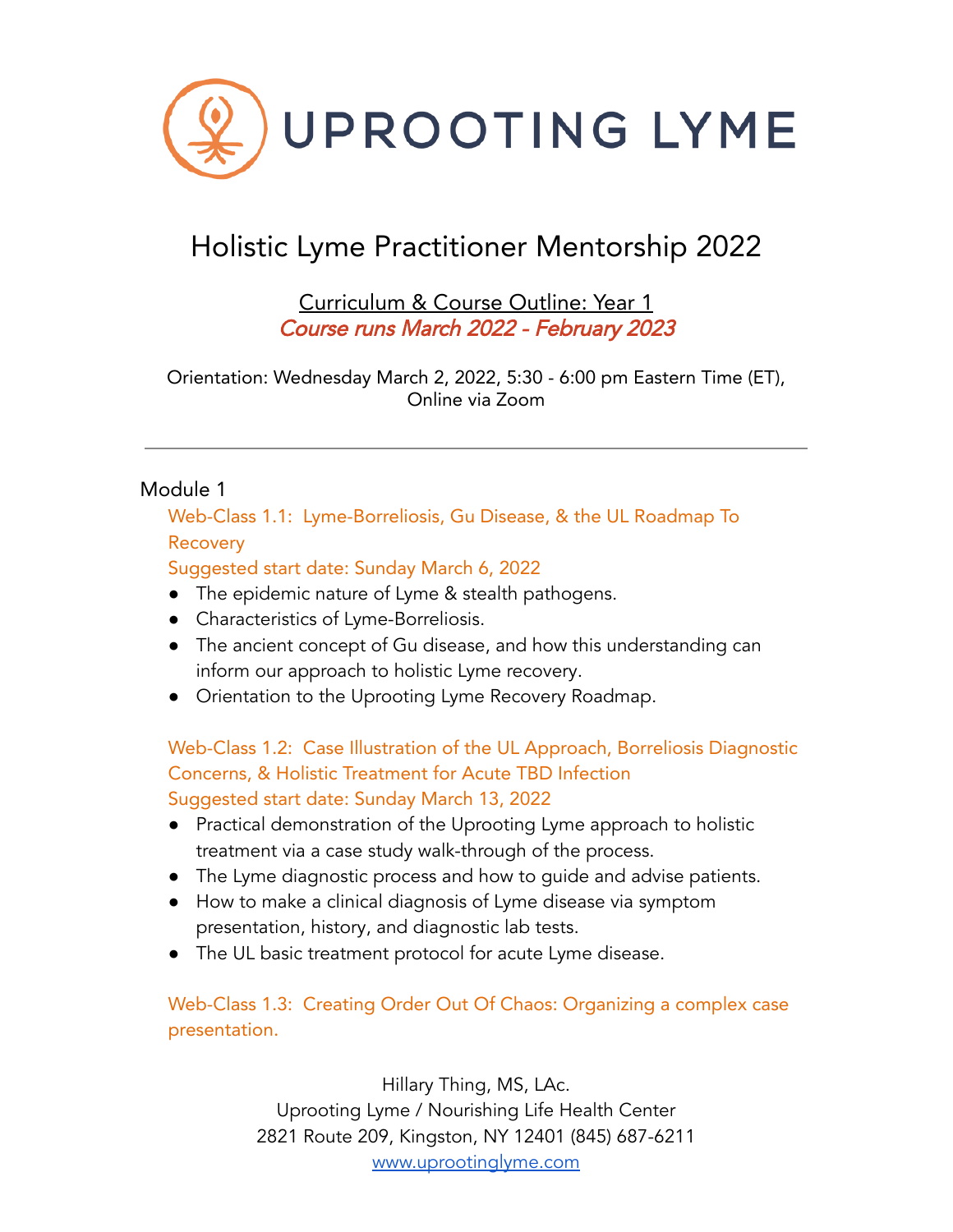

### Suggested start date: Sunday March 20, 2022

- Applying the Uprooting Lyme Systems Model to an initial consultation.
- How to organize information and bring clarity to a messy case history.
- How diagnostic / treatment priorities evolve out of the initial evaluation.
- Realistic expectations for a holistic Lyme recovery journey.
- The characteristics of genuine healing: knowing what to look for.

### Mentorship Call #1: Monday, March 28, 2022 4 - 5 pm ET

### Module 2

# Web-Class 2.1: Co-Infections, Part 1: Babesia & Bartonella Suggested start date: Sunday April 3, 2022

- The nature of co-infections in general, and what it means for the Lyme recovery process to address these additional layers of infection.
- Clinical presentation, including diagnostic markers, and identification of the hallmark signs and symptoms of these infections.
- Natural treatment strategies and protocols for the treatment of Babesia and Bartonella.

# Web-Class 2.2: Co-Infections, Part 2: Miscellaneous Opportunists Suggested start date: Sunday April 10, 2022

- Clinical presentations of the most common co-infections and co-existing infections.
- Diagnostic markers, and how to identify hallmark signs and symptoms of these infections.
- Natural treatment strategies and protocols for specific co-infections.

# Web-Class 2.3: Yeast & Parasites

# Suggested start date: Sunday April 17, 2022

- Causes and clinical presentations of yeast and parasitic infections.
- Specialized questionnaires, diagnostic markers, and other techniques.
- Natural treatment strategies and protocols for the treatment of these infections within the context of Lyme disease.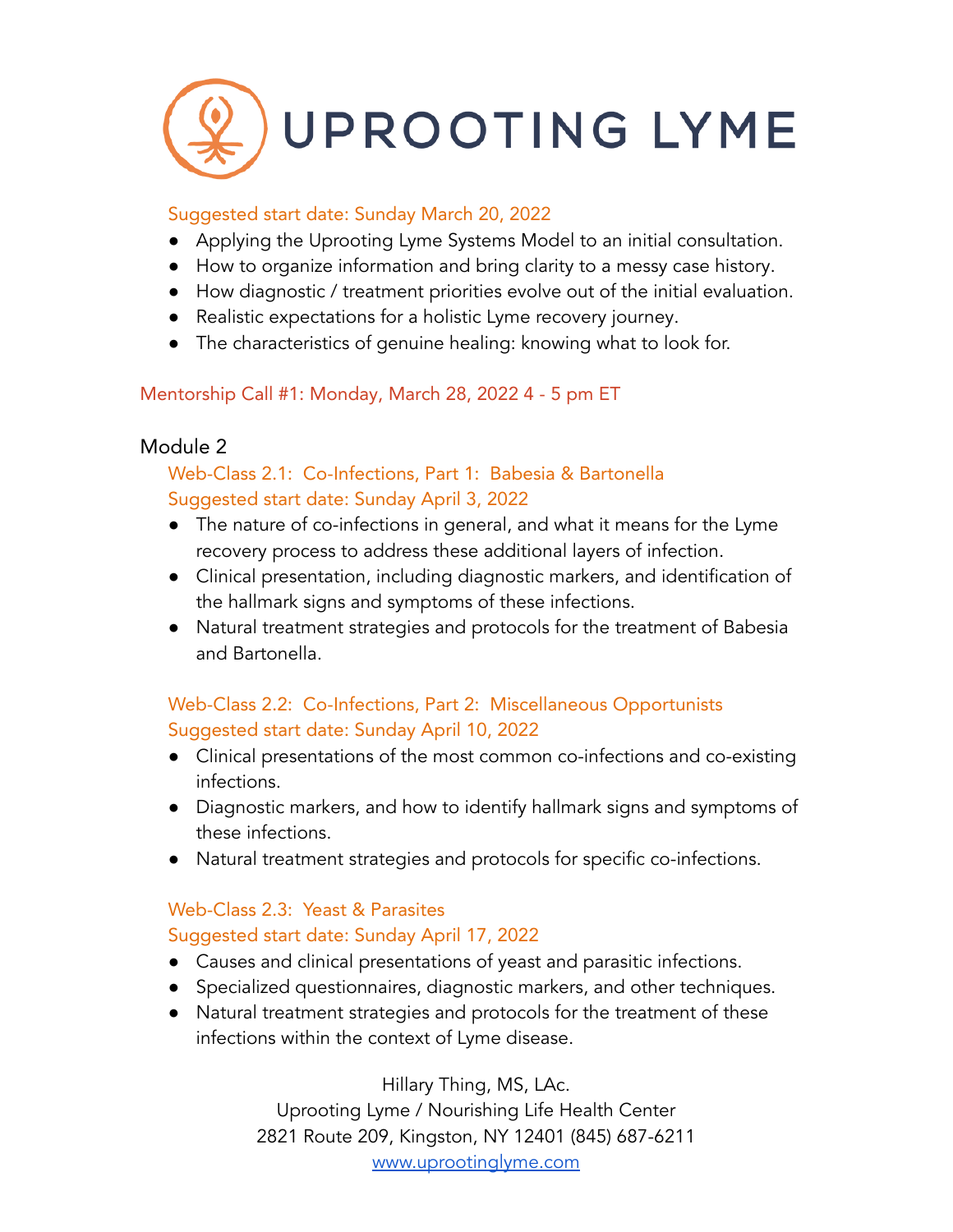

### Mentorship Call #2: Monday April 25, 2022 4:00-5:00 pm ET

# Module 3

Web-Class 3.1: The UL Approach to Detox for Lyme & Complex Chronic Diseases

### Suggested start date: Sunday May 1, 2022

- The relationship between Lyme and toxicity, and why detoxification is so fundamental to treatment.
- Defining "toxin," and external and internal sources of toxicity.
- The signs and symptoms of a toxic body.
- The core strategy that constitutes effective cleansing, a 2-step process called "Awaken + Release."

# Web-Class 3.2: The Cleansing Practices

### Suggested start date: Sunday May 8, 2022

- Deep dive into how cleansing happens inside the body.
- Understand the role that each of these holistic cleansing practices plays to create momentum for detoxification.
	- Cellular Hydration

○ Elimination

○ Alkalizing

○ Consistency

# Web-Class 3.3: Elimination Pathways, Consistency, & the Spectrum of Cleansing Practice

### Suggested start date: Sunday May 15, 2022

- How to open and work with the avenues of elimination of the body.
- Practical aspects of the core cleansing protocol, and how to structure the day when incorporating these practices.
- The Spectrum Model for health-generating practices, and supporting the ongoing up-leveling of health generation until goals are achieved.
- Pacing, consistency, transition and other principles of success.

# Mentorship Call #3: Monday May 30, 2022 4:00-5:00 pm ET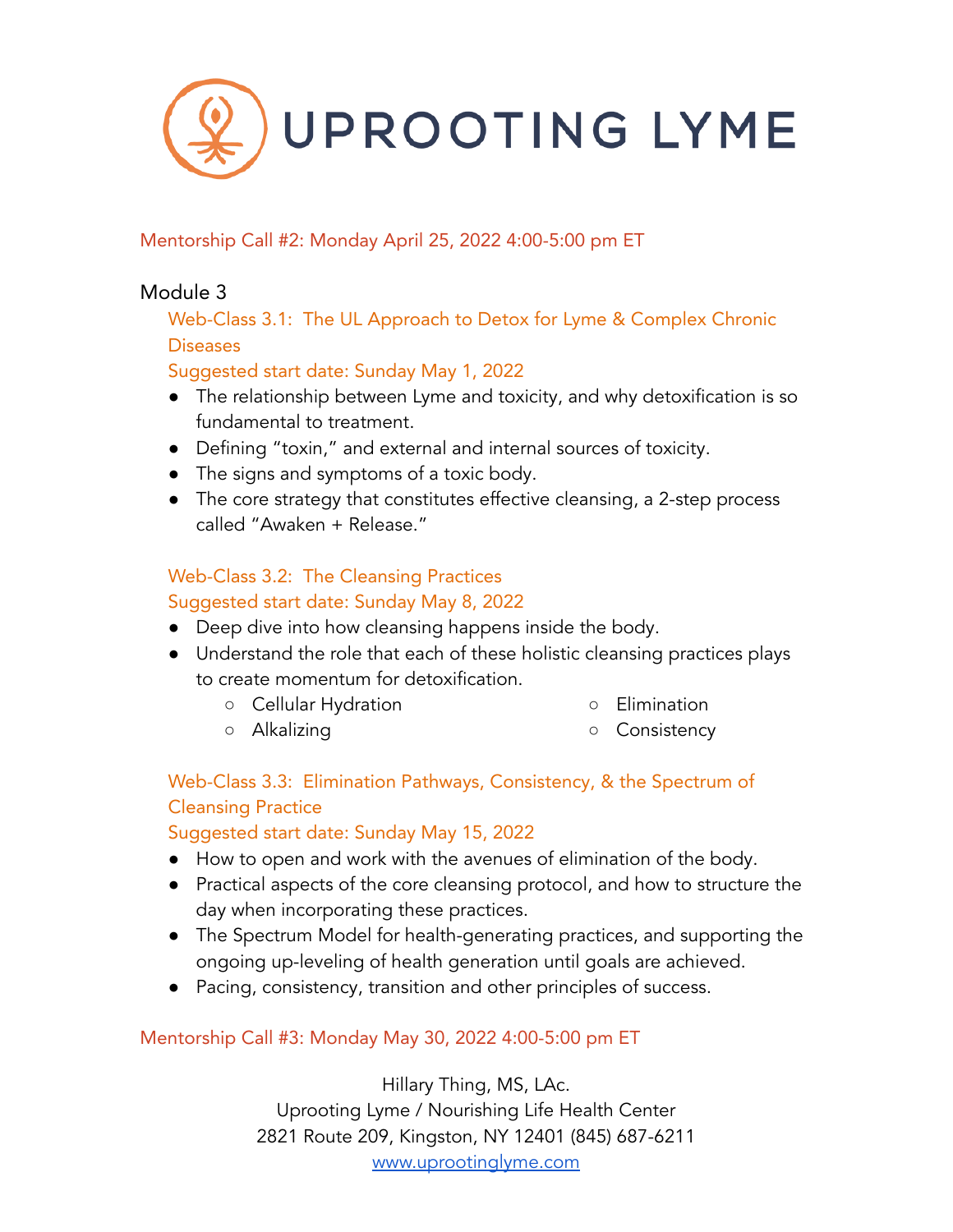

### Clinical Integration: June 5 - 11, 2022: No assignments

### Module 4

### Web-Class 4.1: The Lyme - Gut Connection Suggested start date: Sunday June 12, 2022

- Gut function and physiology, and the connection between Lyme / stealth infections & chronic GI disease.
- 5 major components of dual Lyme / GI disease.
- Symptoms and treatment of nutritional deficiencies.
- Integration of diet with cleansing, Lyme disease, and gut health.

### Web-Class 4.2: Food Allergies & Bacterial Infections of the Gut Suggested start date: Sunday June 19, 2022

- Diagnosis and treatment of food allergies.
- 5-Step Protocol for an elimination diet.
- Causes and symptoms of intestinal permeability / leaky gut syndrome.
- Strategies and protocols for effective treatment of leaky gut.

### Web-Class 4.3: Special Protocols for Specific GI Diseases Suggested start date: Sunday June 26, 2022

- The treatment of gut infections & restoration of the microbiome;
- Diagnosis, symptomology and holistic treatment of other common GI conditions including SIBO, inflamed bowel disorders and upper GI disease according to this 5-step model.
- Specific natural protocols for the treatment of these diseases.

### Mentorship Call #4: Monday July 11, 2022 4:00 - 5:00 pm ET

### Module 5:

Web-Class 5.1: The Human Cellular Battery & Energy Restoration Suggested start date: Sunday July 10, 2022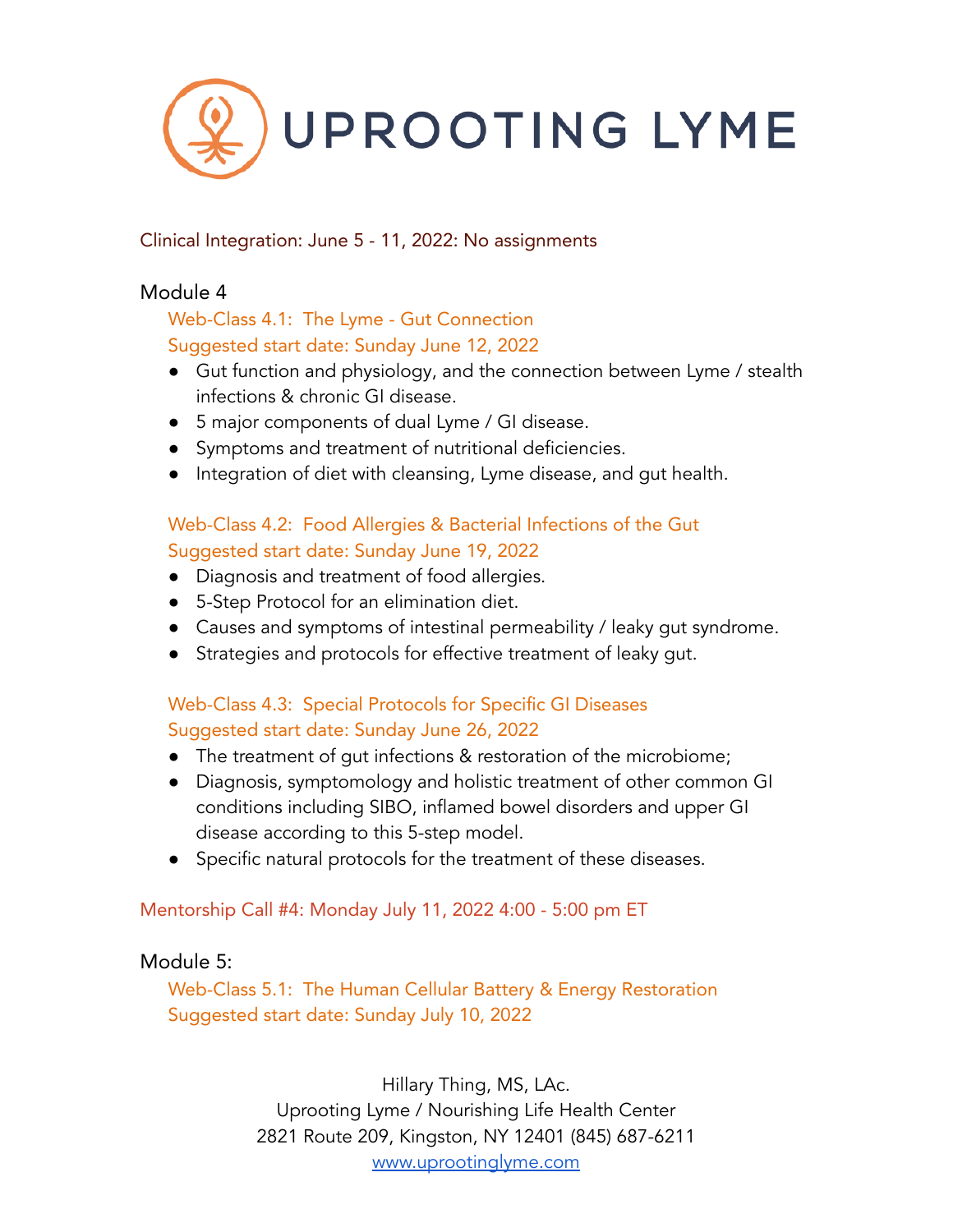

- The emerging paradigm of the human cellular energy system.
- The human energy battery, and how to recharge it.
- Roles of structured water & light in charging the human energy battery.

# Web-Class 5.2: The Role of Exercise, Circadian Rhythm & Sleep in Lyme **Recovery**

# Suggested start date: Sunday July 17, 2022

- Role of movement and exercise in energy and health generation.
- How to work with patients at different levels of ability to implement a movement practice.
- The crucial roles of circadian rhythm and autophagy in health generation, and how to support these biological processes.
- Role of sleep in health generation, and healing broken sleep patterns.
- Natural protocols for the treatment of different forms of insomnia.

# Web-Class 5.3: Immune Deficiency, Inflammation, & Autoimmunity in Lyme Disease

# Suggested start date: Sunday July 24, 2022

- How Lyme and stealth pathogens compromise the immune system.
- What promotes a healthy immune system; repairing immune function.
- The 2 opposing efforts of the immune system, and how to alleviate excessive inflammation while promoting immune function.
- The patho-mechanisms of autoimmunity from a holistic perspective.
- Strategies and protocols for the treatment of autoimmunity + Lyme.

# Mentorship Call #5: Monday August 1, 2022 4:00 - 5:00 pm ET

# Module 6

# Web-Class 6.1: The Holistic Antimicrobial Strategy Suggested start date: Sunday August 14, 2022

- What it means for a patient to be "antibiotic ready" and why this is crucial for treatment success.
- Why antibiotics often do not work to treat Lyme disease.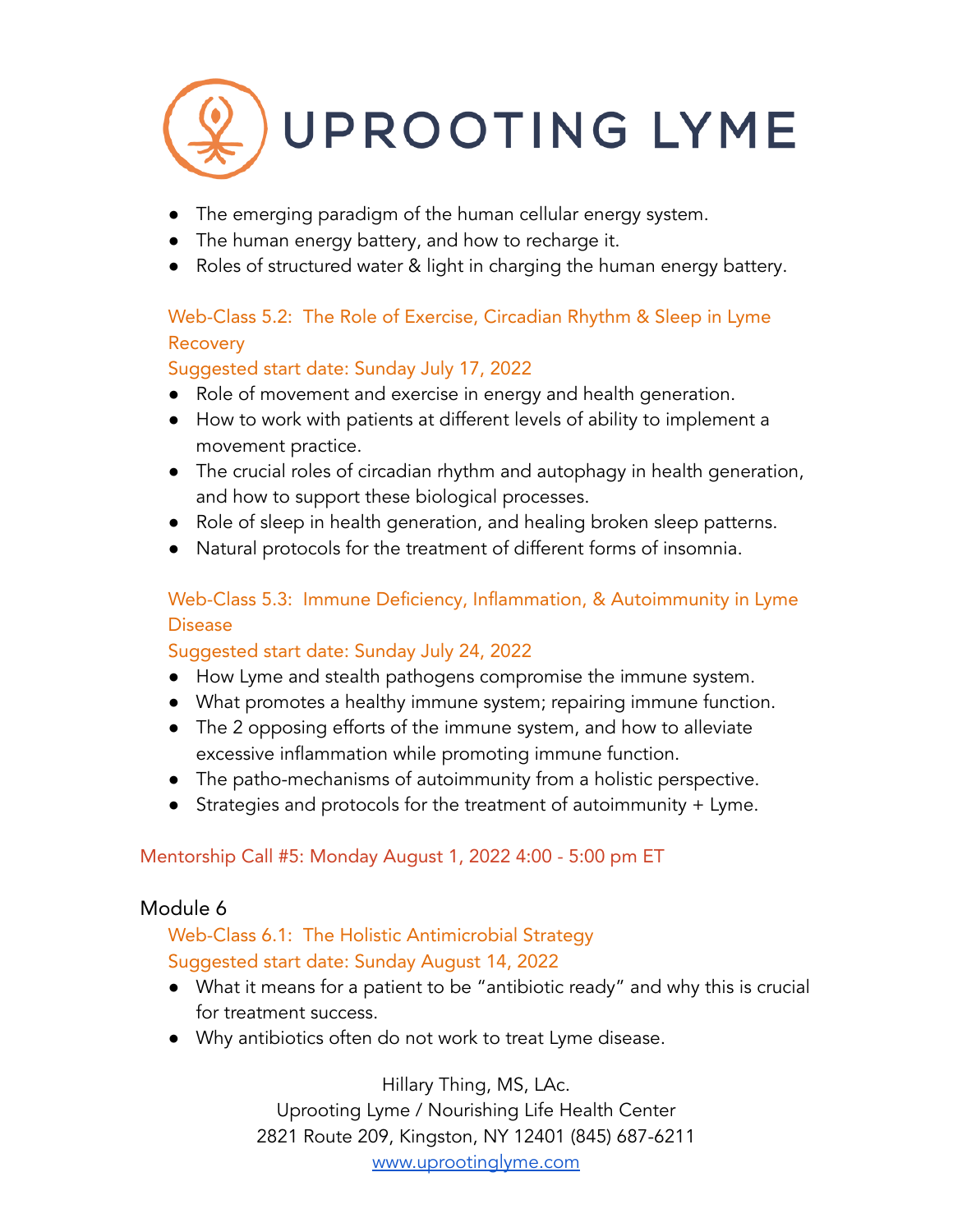

- When to start, continue, or stop the use of antimicrobials within the context of a holistic Lyme treatment plan.
- The Uprooting Lyme multi-pronged strategy for the use of antimicrobials in Lyme and stealth infection treatment.

# Web-Class 6.2: Gu Syndrome Materia Medica Suggested start date: Sunday August 21, 2022

- Herbs utilized to fulfill each treatment strategy discussed in Module 6.1.
- In-depth background and information for 2-3 herbs for each category.

# Web-Class 6.3: Biofilm, Herxing & Additional Non-Pharmaceutical Antimicrobial Treatments

### Suggested start date: Sunday August 28, 2022

- The role of biofilm in Lyme infection and treatment.
- Additional non-pharmaceutical antimicrobial treatments beyond pharmaceuticals and herbals.
- Herx reactions, disease crises and healing crises why they happen, how to distinguish them, and how to manage them to the patient's advantage.

# Mentorship Call #6: Monday September 5, 2022 4:00 - 5:00 pm ET

# Clinical Integration: September 11 - 17, 2022: No assignments

# Module 7

# Web-Class 7.1: The Lyme-Thyroid Connection Suggested start date: Sunday September 18, 2022

- The thyroid's roles and relationships, and pathogenesis in the Lyme / complex chronic disease patient.
- Common symptomatology and presentation in Lyme disease.
- Thyroid hormone diagnostic testing and interpretation.
- Holistic strategies and protocols for healing thyroid dysfunction in the context of Lyme disease.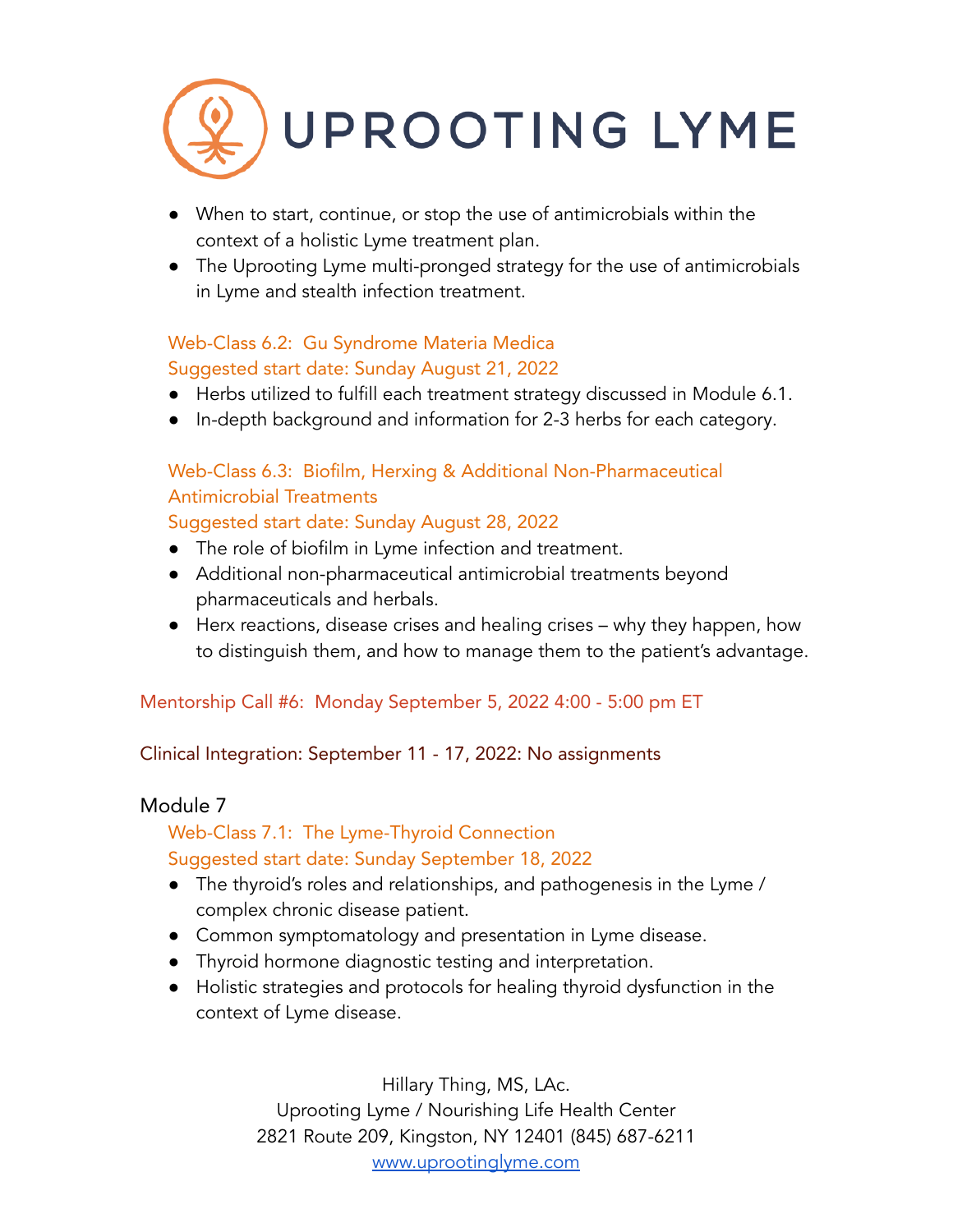

### Web-Class 7.2: Adrenal Health & Lyme Disease Suggested start date: Sunday September 25, 2022

- Recognizing different types of adrenal gland dysfunction in Lyme.
- Adrenal gland lab testing options and interpretation.
- How adrenal gland excess or deficiency impacts the immune system. brain function, and other important aspects of Lyme recovery.
- Holistic treatment strategies and protocols for adrenal gland imbalance in the context of Lyme disease treatment.

# Web-Class 7.3: HPA Axis Dysregulation

### Suggested start date: Sunday October 2, 2022

- The HPA axis and the adrenal-medullary hormone system.
- Common causes of dysregulation.
- How HPA axis dysfunction perpetuates Lyme / complex chronic disease.
- 4 natural strategies for correcting HPA axis dysfunction.

# Mentorship Call #7: Monday October 10, 2022, 4:00 - 5:00 pm ET

# Module 8

# Web-Class 8.1: Mold & Mycotoxin Illness & Treatment Suggested start date: Sunday October 16, 2022

- The relationship between mold illness, stealth pathogens, and biofilm.
- Causative factors in mold and mycotoxin illness.
- Signs, symptoms and associated conditions.
- Mold and mycotoxin diagnostic testing for body and buildings.
- Holistic strategies and protocols for the treatment of mold and mycotoxin illness.

# Web-Class 8.2: Heavy Metal Detoxification

# Suggested start date: Sunday October 23, 2022

- Identifying heavy metal toxicity in Lyme / complex chronic disease.
- Common symptomatology & characteristics in the context of Lyme.
- Diagnostic testing options and interpretation.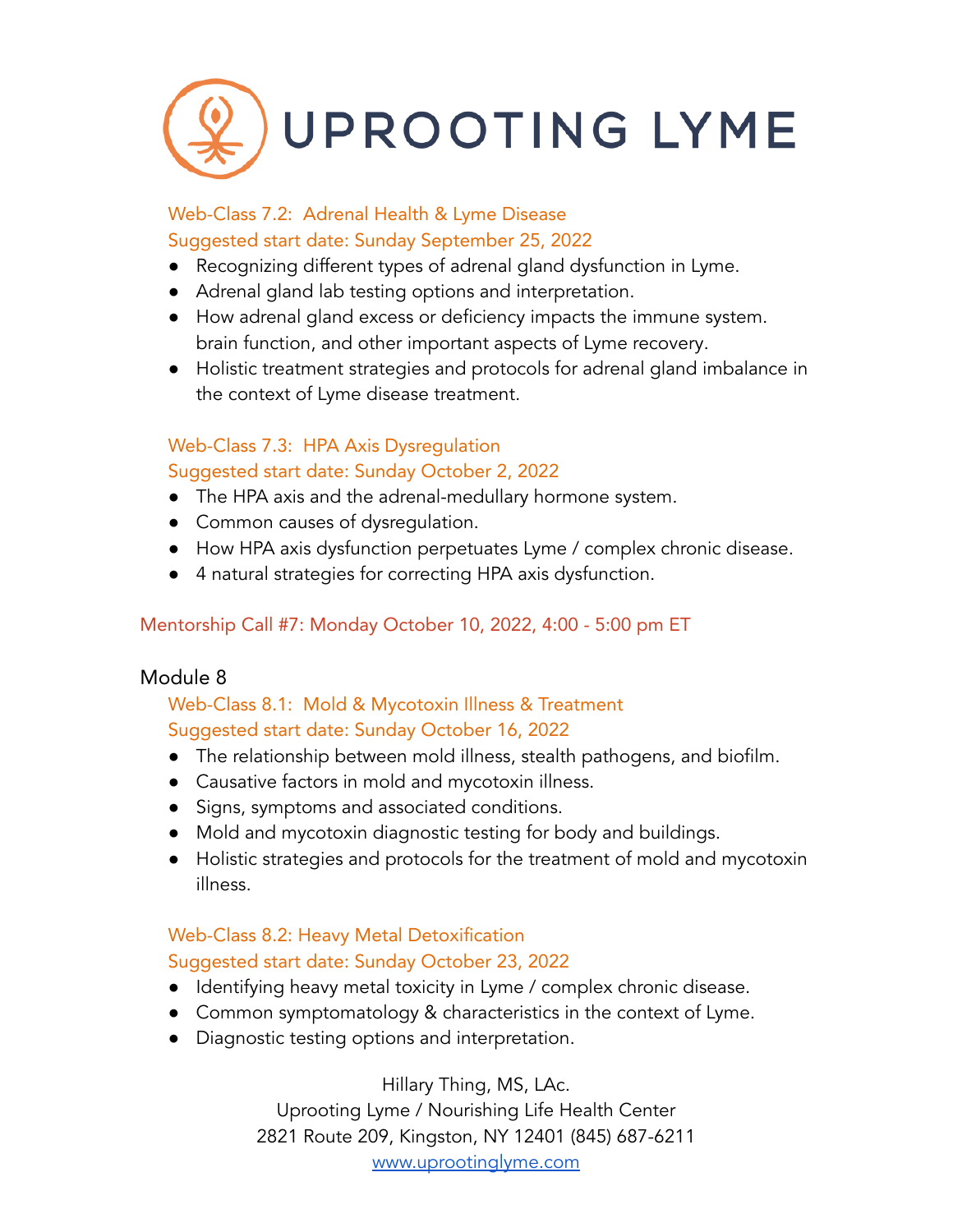

Heavy metals detoxification protocols and quidance.

#### Web-Class 8.3: Stress

### Suggested start date: Sunday October 30, 2022

- Stress as a roadblock to recovery.
- Holistic strategies & protocols for stress in the Lyme disease treatment.
- The role of mind-body-spirit medicine in Lyme recovery.
- Positive Psychology for Lyme disease patients.

### Mentorship Call #8: Monday November 14, 2022 4:00 - 5:00 pm ET

Holiday Break: Sunday November 20 - 26, 2022: No assignments

### Module 9

Web-Class 9.1: Lyme Brain – Treatment for the Brain & Cognitive Function in Lyme Disease

#### Suggested start date: Sunday November 27, 2022

- Mechanisms of brain disease due to Lyme-Borreliosis and co-infections.
- Symptomatic treatments for brain fog / cognitive deficits due to Lyme.
- Treatment plan strategies that best target "Lyme Brain."
- Techniques to enhance cognition.

### Web-Class 9.2: Psychiatric Manifestations & Treatment Suggested start date: Sunday December 4, 2022

- Common psychiatric manifestations of Lyme & stealth infections.
- Challenges of working with Lyme-driven psychiatric disease.
- Holistic treatment strategies and protocols for psychiatric Lyme.

### Web-Class 9.3: Neurotransmitter Therapy Suggested start date: Sunday December 11, 2022

- Neurotransmitter physiology.
- Symptoms / distinctions among specific neurotransmitter imbalances.
- Causes of neurotransmitter imbalances in the Lyme patient.